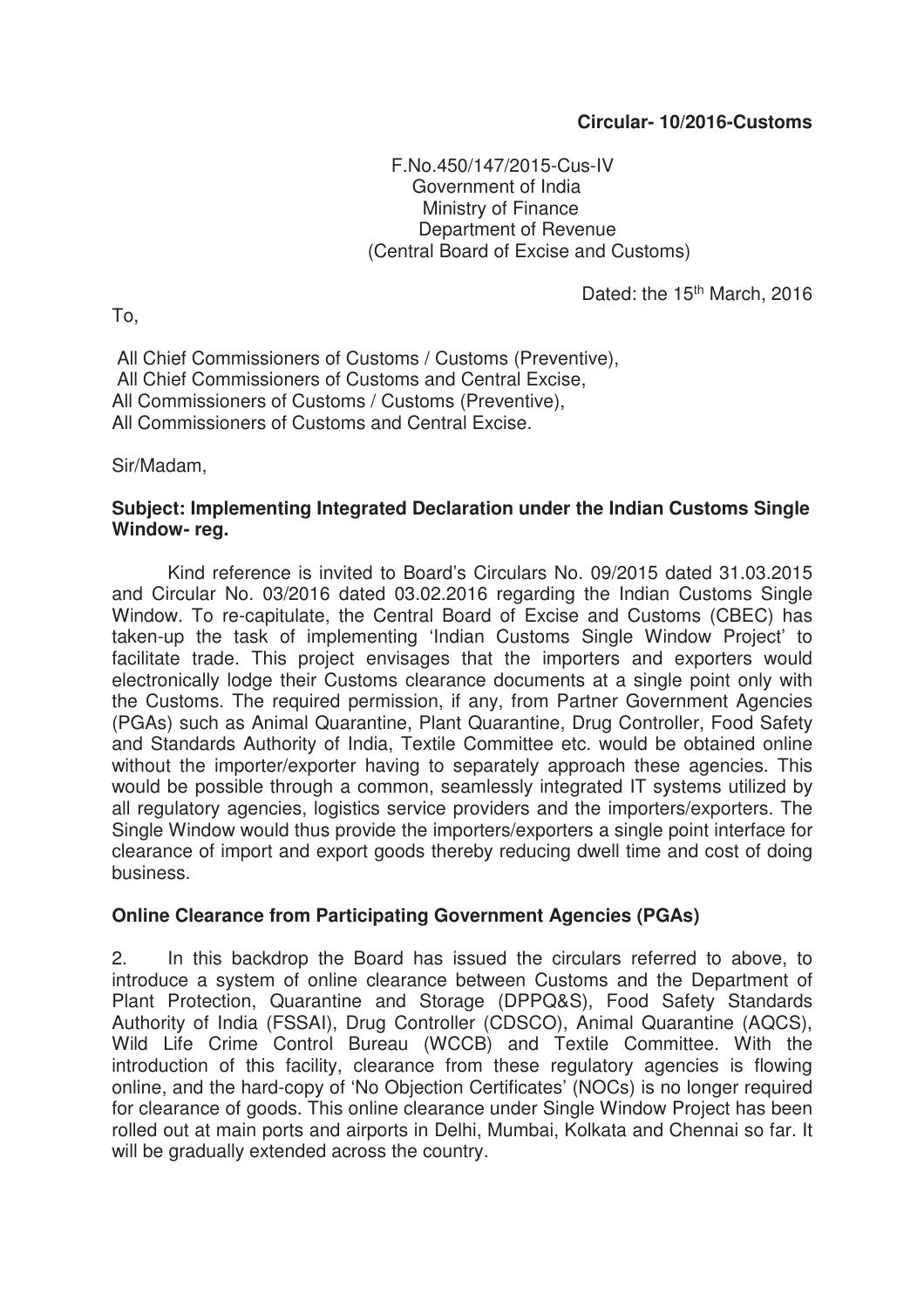# **Integrated Declaration under Customs Single Window Project**

3. CBEC has since developed the 'Integrated Declaration', under which all information required for import clearance by the concerned government agencies has been incorporated into the electronic format of the Bill of Entry. The Customs Broker or Importer shall submit the "Integrated Declaration" electronically to a single entry point, i.e. the Customs Gateway (ICEGATE). Separate application forms required by different PGAs like Drug Controller, AQCS, WCCB, PQIS and FSSAI would be dispensed with.

4. The Message Format specifications of the Integrated Declaration, which is to be filed electronically has been published on ICEGATE. The Integrated Declaration captures the particulars of items required by each PGA. The Integrated Declaration will be applicable for consignments to be cleared under the Indian Customs EDI Systems. For the clearance of imported goods in the manual mode, separate documents prescribed by the respective agencies will continue to apply.

5. Since over half of the data required by the PGAs was common with the Bill of Entry, the Integrated Declaration includes a set of standardized and rationalized data, resulting in a 60 percent reduction in the total number of data fields that the trade had to manage in their systems or in hardcopy. Besides, the integrated Declaration replaces 9 separate forms that an importer or his broker was supposed to file with various agencies. These are Customs Bill of Entry, Customs valuation declaration, Application for import of livestock products, Application for import of pet animals/aquatic/other animals, birds and poultry (chicks), Application for quarantine inspection and clearance of imported plants/plant products, ADC Drug sheet for import (Appendix – II), Additional ADC Sheet for drug category and composition, Application for post shipment examination by the Wildlife Crime Control Bureau, and Application form for NOC from FSSAI for food items imported into India.

### **Declarations and Undertakings**

6. Apart from incorporating the forms mentioned in para 5 above, the Integrated Declaration will also include different types of undertakings, declarations, and letters of guarantee that are presently required to be submitted on company letter heads. The Integrated Declaration has a portion to capture the text of these declarations, undertakings and letters of guarantee etc. in the form of statements. These statements have been standardized and codified, so that while submitting the Integrated Declaration, the importer specify the statement codes, and the printed copies of the Bills of Entry will contain the corresponding standardized texts.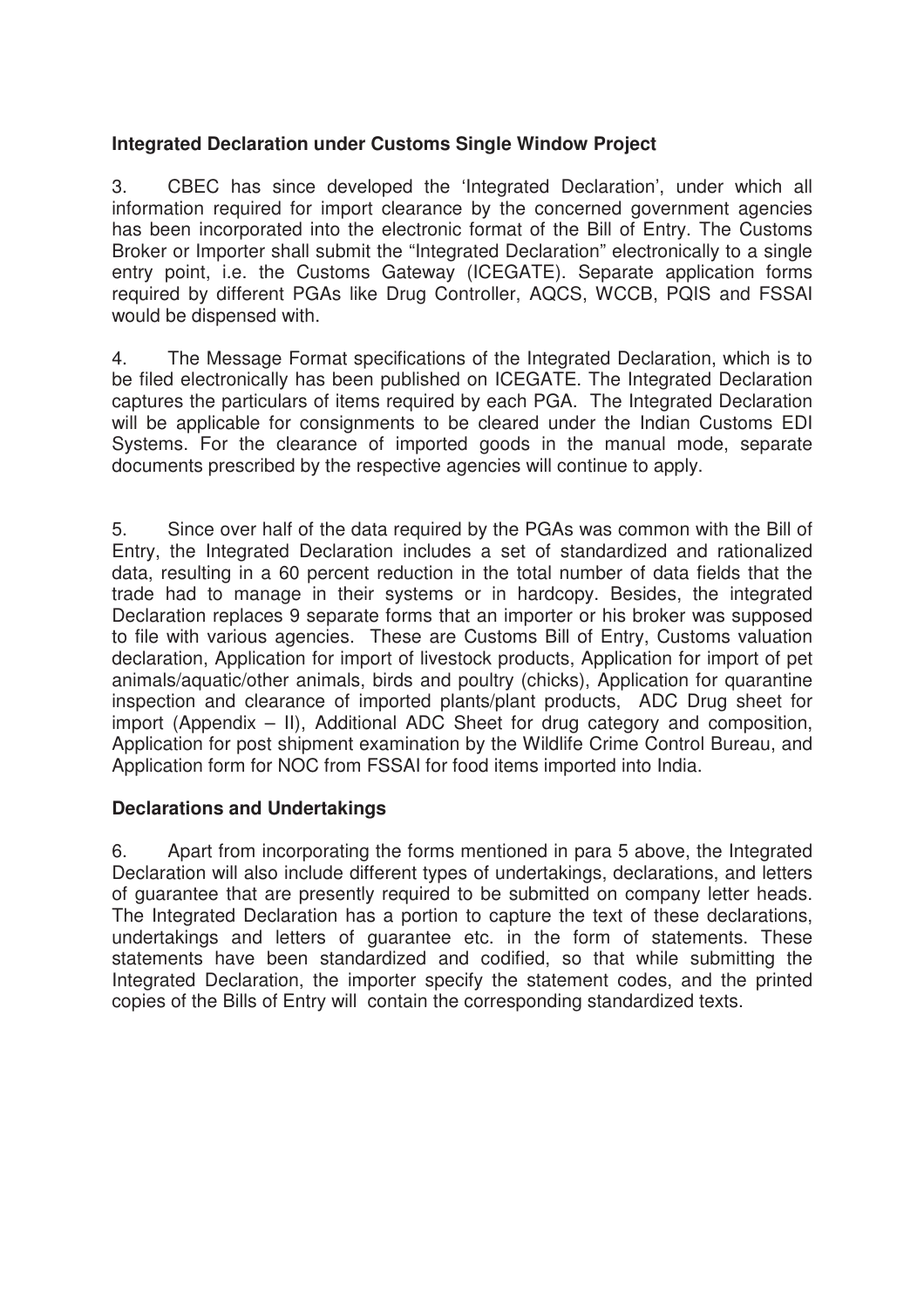# **Supporting Documents**

7. The Integrated Declaration has a separate section on the particulars of supporting documents to be provided along with the Bill of Entry. The Importer or his Customs Brokers can also provide details of the supporting documents using this section.

8. CBEC is in the process of procuring IT infrastructure to capture digitally signed copies of the supporting documents. Once this facility is implemented, the need to provide hardcopies of supporting documents will be dispensed with.

# **Risk-based Inspection under Integrated Declaration**

9. The Integrated Declaration would also gather data/information for implementation of a system of selective inspection and testing by all PGAs, which is crucial for promoting "Ease of Doing Business". Following the decision of the Committee of Secretaries, all PGAs will select consignments for documentary examination, physical inspection and testing based on risk, and all PGAs will use CBEC's Risk Management System in which, the necessary selectivity criteria will be introduced.

10. The Risk Management Division has developed a module for introducing a dynamic, risk-based selection of consignments. This module will incorporate criteria developed in consultation with the PGAs. The module will determine whether the bill of entry should be referred to a PGA for NOC, what kind of documentary examination, physical inspection of goods, and testing will be necessary. This module will also implement the rules of delegation of authority from PGAs to Customs for inspection of goods, verification of documents and drawl of samples.

# **Processing of bill of entry under Integrated Declaration**

11. Upon filing of the Integrated Declaration, the bill of entry will automatically be referred to concerned agency, if required, based on risk. The system has been modified to enable simultaneous processing of bill of entry by PGA and Customs.

### **Implementation Schedule**

12. The specifications of bill of entry format for the Integrated Declaration along with the agency-wise guidelines have been uploaded on the ICEGATE website. The Single Window Project (SWP) team has already held number of familiarization session with the stakeholders, including the service providers who responsible for maintaining the Remote EDI System software on behalf of importers and brokers.

13. The ICEGATE facility will be available for testing of the integrated declaration with effect from 15/3/2016, March, 2016. The Integrated Declaration will go live with effect from 1st April, 2016.